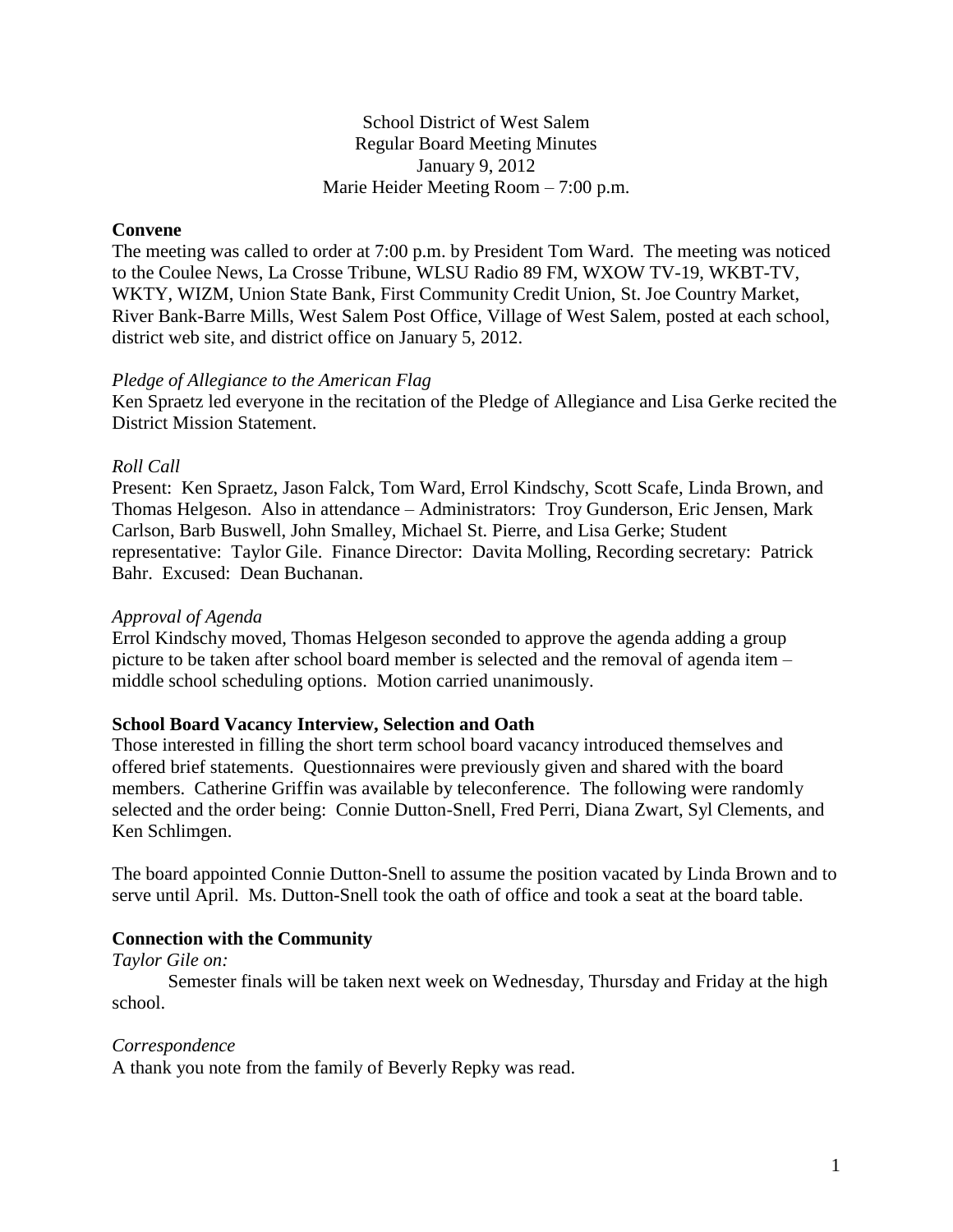Taylor Gile, Student Board Representative, submitted his resignation from the school board due to a conflict with the evening course he will be taking.

## *Public comments –* None.

## *Written and Oral Reports*

CESA #4 Report – Mr. Kindschy reported that the committee discussed what was going on in the state: Accountability for educators and administrators and virtual schools.

Buildings and Grounds Long Range Facilities Committee – Mr. Scafe reported that the committee got an update on the current district facilities.

Policy Committee – Mr. Spraetz reported that the committee met earlier tonight and will have two policies for first reading tonight and a couple more for first reading at the next meeting.

Administrator Reports – Mr. Gunderson reported that due to the holiday break between board meetings, there were no administrator reports. Mr. Gunderson gave an update on the WASB convention itinerary, technology update and future committee meetings.

## **Consent Agenda**

Mr. Helgeson moved, Mr. Scafe seconded to approve the minutes of the Regular Board Meeting of December 19, 2011, and the invoices to be paid. Motion carried unanimously.

## **Discussion/Action Items:**

Mr. Kindschy moved, Mr. Spraetz seconded to accept the following donations:

- a. to the Dennis and Barbara Manthei Scholarship Fund from Gerrold and Joan Ewing, Albert and Annette Belling, Wayne and Darlene Affeldt, Paul and Ornelda Manter, William and Marsha Bateman, Monte and Lynette Wick, Herb and Judy Long, and Dennis and Barbara Manthei.
- b. to the middle school Family and Consumer Education Program from the La Crosse Dairy Council.
- c. to the Horace Moran Memorial Fund from Stephen and Deborah Kraus.

Motion carried unanimously.

Mr. Gunderson presented information on the La Crosse County Farm2School initiative and received feedback from the board.

Mr. Gunderson reviewed a summary of the elementary school's budget, location 100.

Ms. Dutton-Snell moved, Mr. Kindschy seconded to hire Dawn Baker as a 20 hour a week paraprofessional. Motion carried unanimously.

Mr. Kindschy moved, Mr. Falck seconded to approve the 3.5 hours, 4 days per week paraprofessional position in the 4K program. Motion carried unanimously.